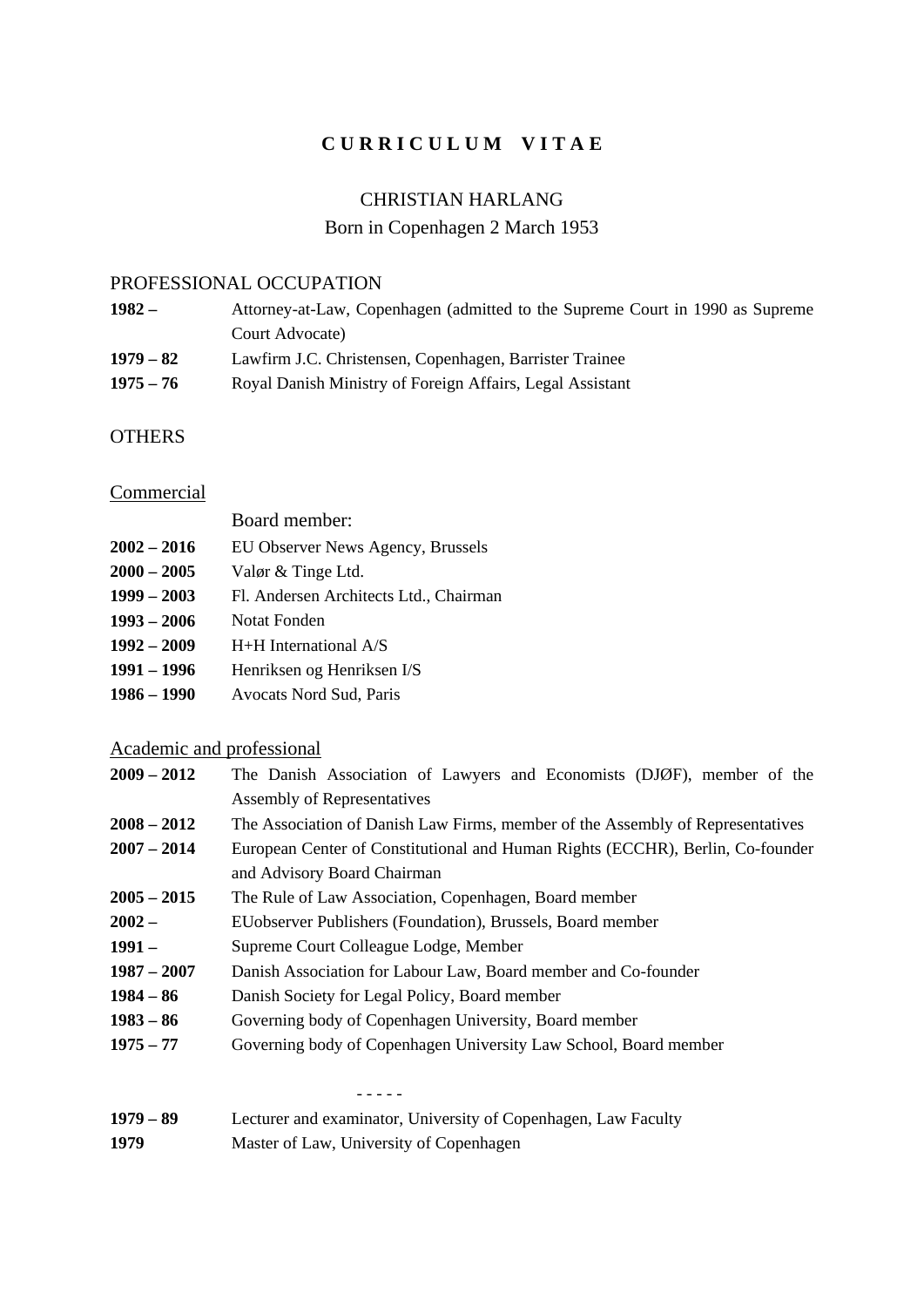#### Philanthropic

| $2015 -$      | The Initiative for The Rule of Law, 2015 Chairman.                              |  |
|---------------|---------------------------------------------------------------------------------|--|
| $2013 -$      | Danish Palestine Foundation, 2013 board member, 2015 Chairman.                  |  |
| $2011 -$      | The Knud Holmboe Foundation, Board member                                       |  |
| $2008 -$      | The Osmund Hansen Fine Art Foundation, Chairman                                 |  |
| $2009 - 2016$ | 4-Leaf Clover Torture Prevention Foundation, Board member                       |  |
| $2002 -$      | The Inge Genefke and Bent Sørensen Anti-Torture Support Foundation, Board       |  |
|               | member                                                                          |  |
| $1998 - 2002$ | Avocats sans Frontières, Denmark, Secretary-general                             |  |
| $1998 - 2000$ | Avocats sans Frontières, Mondial Brussels, Co-founder, Vice-chairman, and Board |  |
|               | member                                                                          |  |
| $1997 - 2010$ | The Plum Foundation, Denmark, Board member, CEO                                 |  |
| $1997 - 2000$ | Munkeruphus Art Gallery, Chairman 1998-2000                                     |  |
| $1996 - 2015$ | Danish Foundation for the Advancement of Arts, Board member                     |  |
| $1993 -$      | Harlang & Toksvig Charitable Foundation, 1993 Director                          |  |
| 1991 – 1994   | Danish Foundation for the Advancement of Sustainable Development in Eastern     |  |
|               | Europe, Co-founder and Board member                                             |  |

### **PUBLICATIONS**

Author of legal publications (books and journal articles etc.)

**- - - - -**

#### **PROMINENT LEGAL ASSIGNMENTS 1987 – 2017:**

| National/International:                        |                             |               |
|------------------------------------------------|-----------------------------|---------------|
| Iraqi Torture Victims Compensations            | Supreme Court/High Court    | $2011 -$      |
| Citizenship of stateless individuals           | <b>High Court</b>           | $2011 -$      |
| Iraq War Constitutionality                     | Supreme Court               | $2005 - 2010$ |
| <b>Schengen Treaty</b>                         | Supreme Court               | 2001          |
| Thule Eskimo Eviction                          | Supreme Court/UN/ILO Geneva | $1996 - 2003$ |
| <b>Maastrict Treaty Constitutionality</b>      | Supreme Court               | $1993 - 1998$ |
| Collective Agreement Governmental Intervention | UN/ILO/Geneva               | $1987 - 1989$ |
|                                                |                             |               |

## National:

Various cases before national Danish courts in numbers app. 200 lawsuits involving issues of principles and landmark court decisions.